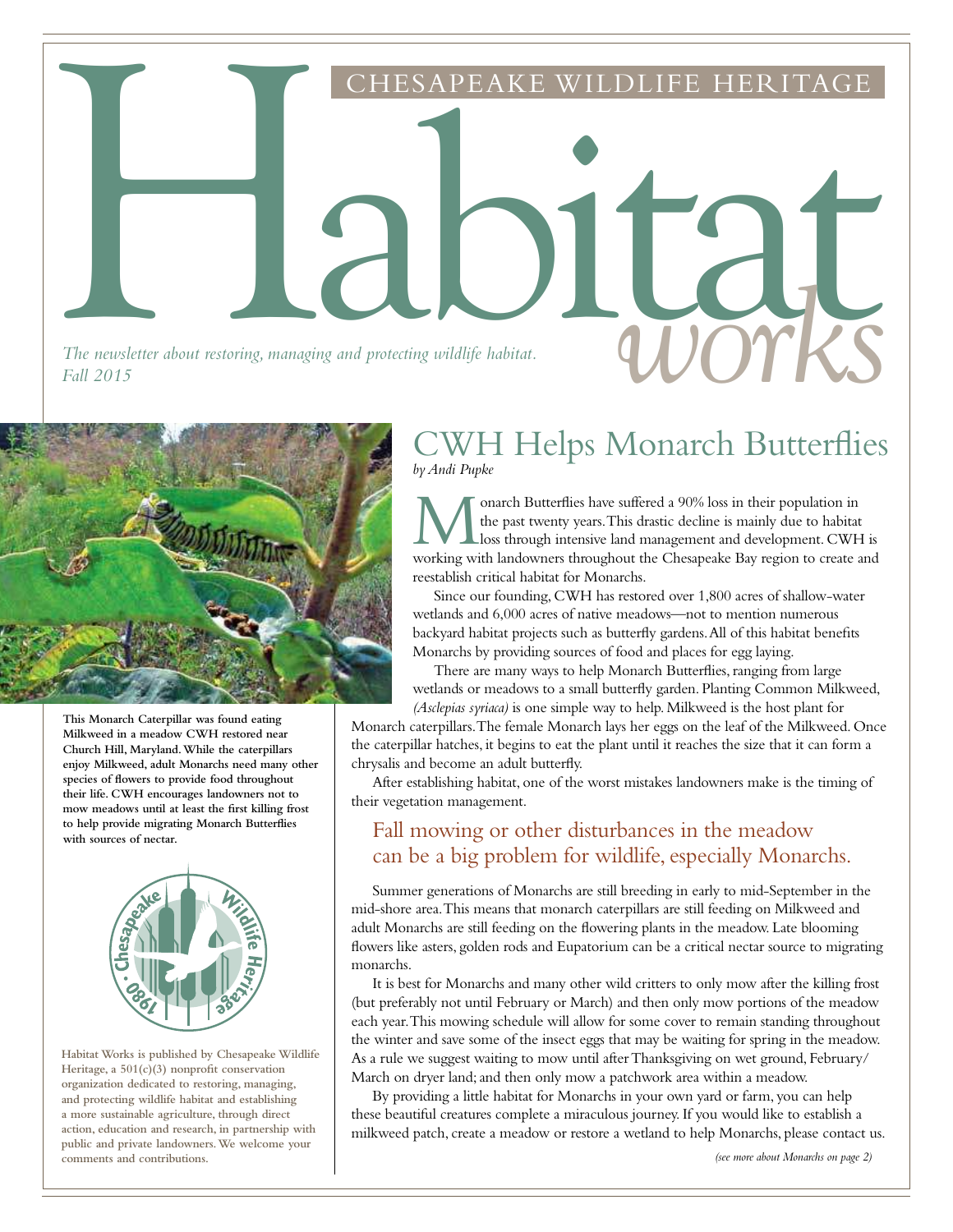

#### **Chesapeake Wildlife Heritage Board of Directors**

Ralph Partlow, *President and Treasurer* Larry Albright, *Chairman* Cleo Braver, *Vice President* Laura Hoffman, *Secretary* Stanley P. Watkins, Jr. M.D. John Murray, Esq, *Advisor* Dennis Whigham, PhD, *Advisor*

#### **Staff**

Ned Gerber, *Director* Michael Robin Haggie Andi Pupke Chris Pupke Sandy Parker Mary Henley Phil Boyd Austin Jamison Danny Sterling Paul McMullen Buck Schuyler Dean Knowles

Chesapeake Wildlife Heritage The Old Railway Station 46 Pennsylvania Avenue P.O. Box 1745 Easton, Maryland 21601 410.822.5100 410.822.4016 fax info@cheswildlife.org cheswildlife.org

*Printed on recycled paper.*

# CWH Helps Conduct Research to Learn More about Monarch Migration

*by Andi Pupke*

One of the Monarchs tagged by CWH at our Barnstable Hill Farm in Chester, One of the Monarchs tagged by CWH at our Barnstable Hill Farm in Chester, n a quest to gather data on the migration patterns of Monarchs, Chesapeake Wildlife Heritage has been tagging migrating Monarchs since 1999. This work is part of a larger study conducted by the University of Kansas.

Maryland one fall was recovered the following spring in the El Rosario Monarch Butterfly Sanctuary near Angangueo, Mexico—a 1,960 mile flight from Chester. Other Monarchs tagged by CWH in Queen Anne's County have been found to have made similar journeys.

By providing habitat and delaying mowing until the winter, you can help more Monarchs make this incredible journey.



**CWH tags Monarch Butterflies to help researchers better understand their migration habits. Thousands of acres of habitat that benefit Monarchs have been restored by CWH. This photo was taken at one of CWH's Monarch workshops held in September 2015.** 

## Former CWH Board Member, Bob Reynolds, Leaves a Wild Legacy

Bob Reynolds always loved wildlife. Whether watching penguins in the Galapagos Islands or photographing terrapins while on his belly in his yard, Bob was fascinated by the natural world. That love and fascination will live on thanks to Bob's generous bequest to CWH's Endowment Fund.

When Bob was a Board member for CWH he was instrumental in establishing CWH's endowment. After his death in 2014, he left a legacy to CWH in his will. The funds from that bequest have been placed in the CWH Endowment Fund to help ensure wildlife will always have an advocate.

CWH's Executive Director, Ned Gerber, said, "Bob was always very generous with his time. He was a dedicated Board member whose opinions and advice were always sought. His legacy will allow CWH to continue to do more good work for wildlife in the years to come. CWH sends our most heartfelt gratitude to his widow, Phoebe, and their children."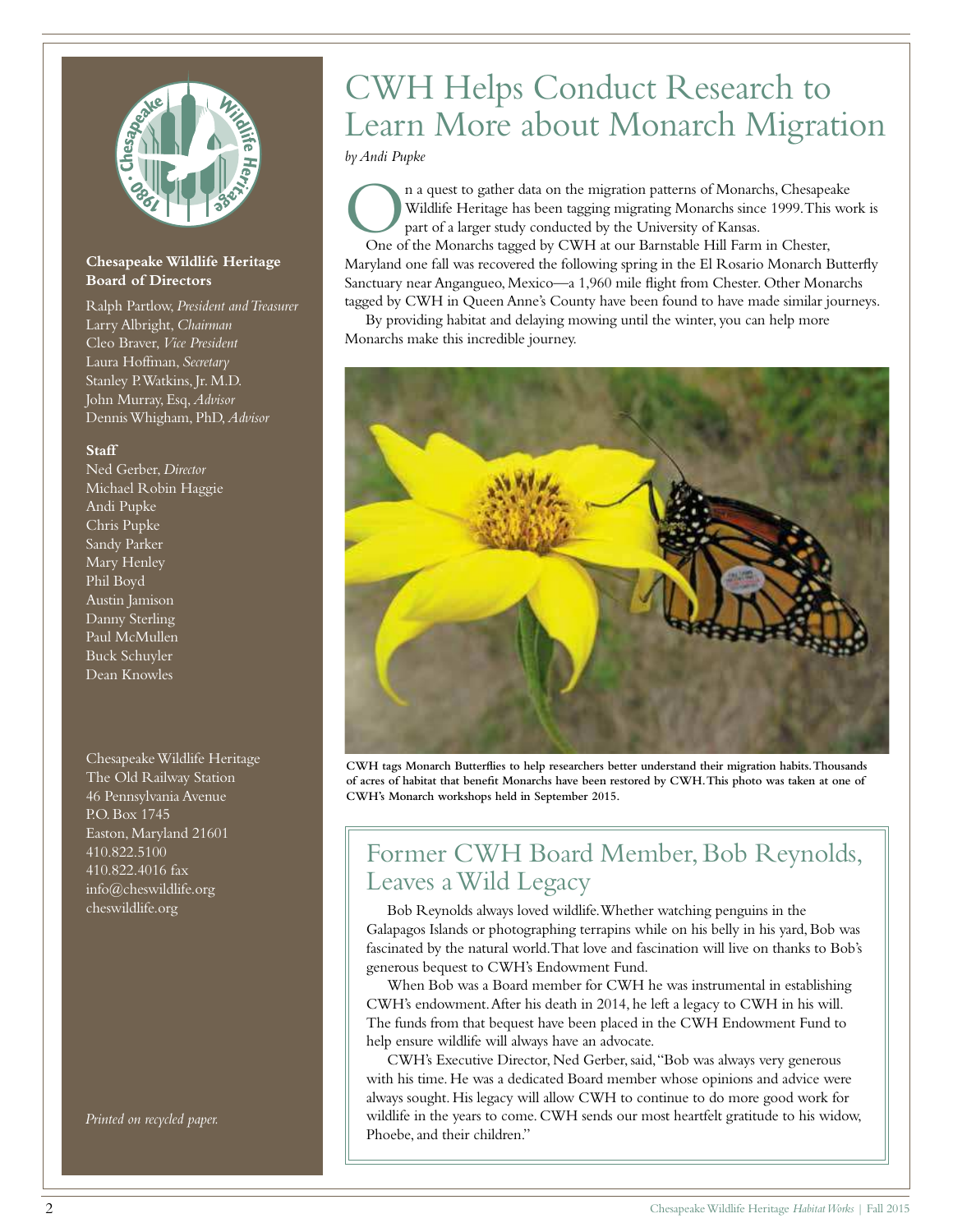

**Barred Owl** *Photo Courtesy of Larry Hitchens*

## Ask Andi:

**Questions and answers about wildlife by Andi Pupke, Education and Outreach Director**

## Q: Will Barred Owls use a man-made nesting box?

A: Barred Owls *(Strix varia)* may use man-made nesting boxes in our area. But then again, they may not! While there are some records of Barred Owls using nesting boxes in the Mid-Shore region, there is greater success with manmade boxes farther south (the Carolinas and south).

They have fairly large home territories that can overlap up to one square mile with other Barred Owls, but their breeding territory is smaller. They will move out of a territory when a Great Horned Owl is nearby.

Barred Owls typically nest in tree cavities and prefer mature, very dense woods or heavily wooded swamps. These "Hoot Owls" will use an abandoned nest of a Red-shouldered Hawk or a Crow. They will even nest close to a Red-shouldered Hawk without conflict.

So bottom line—if you have a large, densely-wooded area that is the best place to mount your nesting box. Barred Owls normally nest 20-30 feet above the ground.

## A Big THANK YOU to Sarah Mara

Each morning that Sarah Mara arrives at CWH's office at the old Railway Station in Easton, our staff is delighted to see her and is grateful for the time she dedicates to supporting CWH. Sarah volunteers in the office with all manner of projects that helps CWH field staff work for wildlife and the Chesapeake Bay. While she spent her summer in her beloved Thousand Islands, she returned this fall and has been busy a few mornings each week.

Thank you Sarah for all of your work!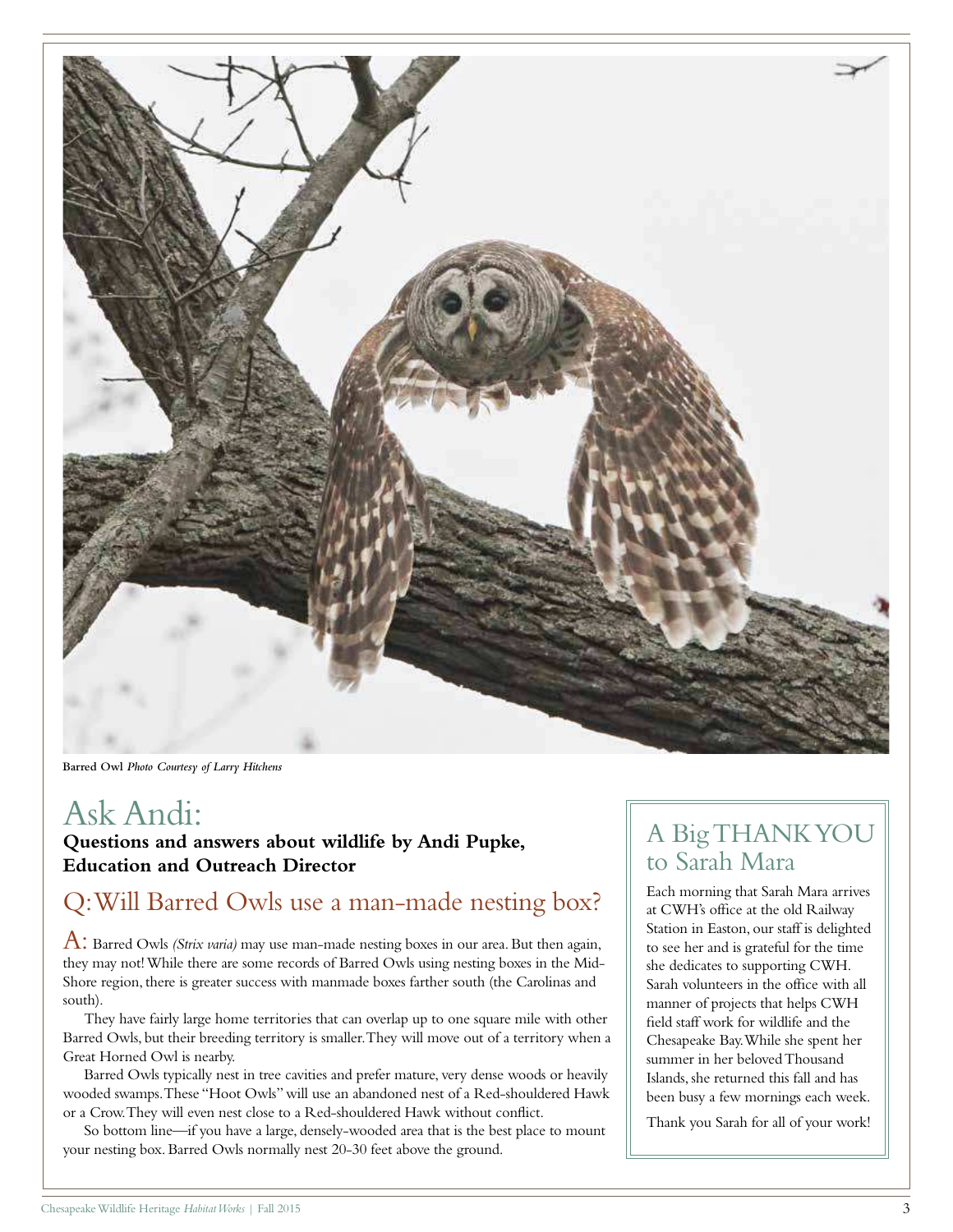# CWH Restores More Wetlands at Audubon Center

**C** hesapeake Wildlife Heritage<br>recently completed another<br>Creek Audubon Center near Easton, hesapeake Wildlife Heritage recently completed another wetland restoration at Pickering Maryland. CWH has partnered with Pickering to restore 90 acres of wetlands in the past decade. The wetlands provide outstanding habitat for a whole host of birds, including ducks and shorebirds. Pickering has become a prime birding spot on the Mid-Shore since the restorations began. The 15-acre wetland restoration is the third completed through this partnership. CWH also created a 20-acre warm-season grass meadow as part of the project. Funding for the Pickering project was provided by

the Chesapeake Bay Trust and USDA's Conservation Reserve Enhancement Program (CREP).

The new PCAC wetland was designed with a portion to be managed for shorebirds and other wildlife that like mudflats (barn swallows, butterflies, etc.).

A common problem in shallow wetland restoration is that after a year or two all of the shallow areas become completely vegetated leaving very little, if any, available mudflats. At PCAC we created an area

which will allow for easy equipment access to perform mudflat maintenance.

A series of three- to five-foot-tall berms were also built around some of the wetland edges. These are designed to be planted with grasses and shrubs to help screen wildlife from the many human visitors to the wetlands each season. Many students have already participated in establishing the plant portions of these natural screens to the new wetland.

Below are a pair of photos, a before and an after, of the wetland project. The before photo shows the old ag field with sorghum stubble still present. The after photo shows the same field post restoration.

**CWH restored a 15-acre wetland at Pickering Creek Audubon Center. This pair of before-and-after photos shows the difference in the landscape—a difference that benefits wildlife and water quality.**



**Before the restoration at Pickering Creek—ag field with sorghum stubble**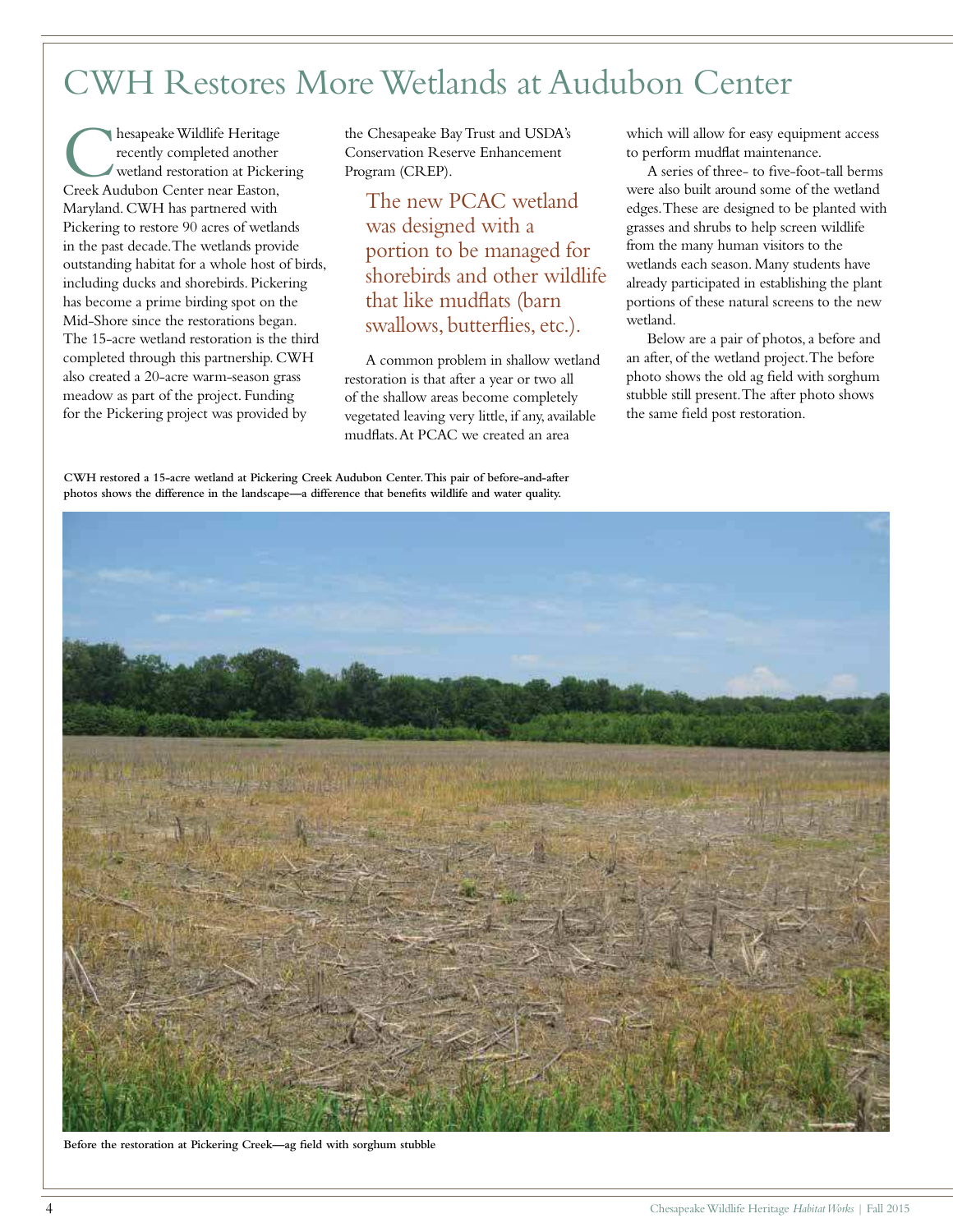## Judge Burka, Longtime CWH Board Member, Passes Away

Judge Alfred Burka was a great champion for wildlife and the Chesapeake Bay. He sat on the CWH Board for more than two decades. More importantly, he was a thoughtful steward of his beloved Jacobus Creek Farm in Kent County, Maryland, working with CWH to improve water quality and increase wildlife habitat on the farm. Judge Burka passed away on December 31, 2014 at the age of 86.

A Washington, D.C. native, he graduated from Georgetown University and Georgetown Law School. Soon after graduation, he left his law career to serve in the Korean War. He was awarded the Bronze Star during his combat duty. In 1967 President Lyndon B. Johnson appointed Judge Burka as a Federal Judge in the Superior Court for the District of Columbia.

CWH's Chairman of the Board, Larry Albright said, "Judge Burka was a committed conservationist. Judge did not just talk about conservation he did it on his own farm. His sage counsel at CWH will be missed; as will his sterling sense of humor."



**Judge Burka provided habitat for wildlife, including a very rare nesting pair of Hooded Mergansers, at his Jacobus Creek Farm in Kent County, Maryland.** *Photo courtesy of David Judd*



**Same field at Pickering Creek after the wetland restoration**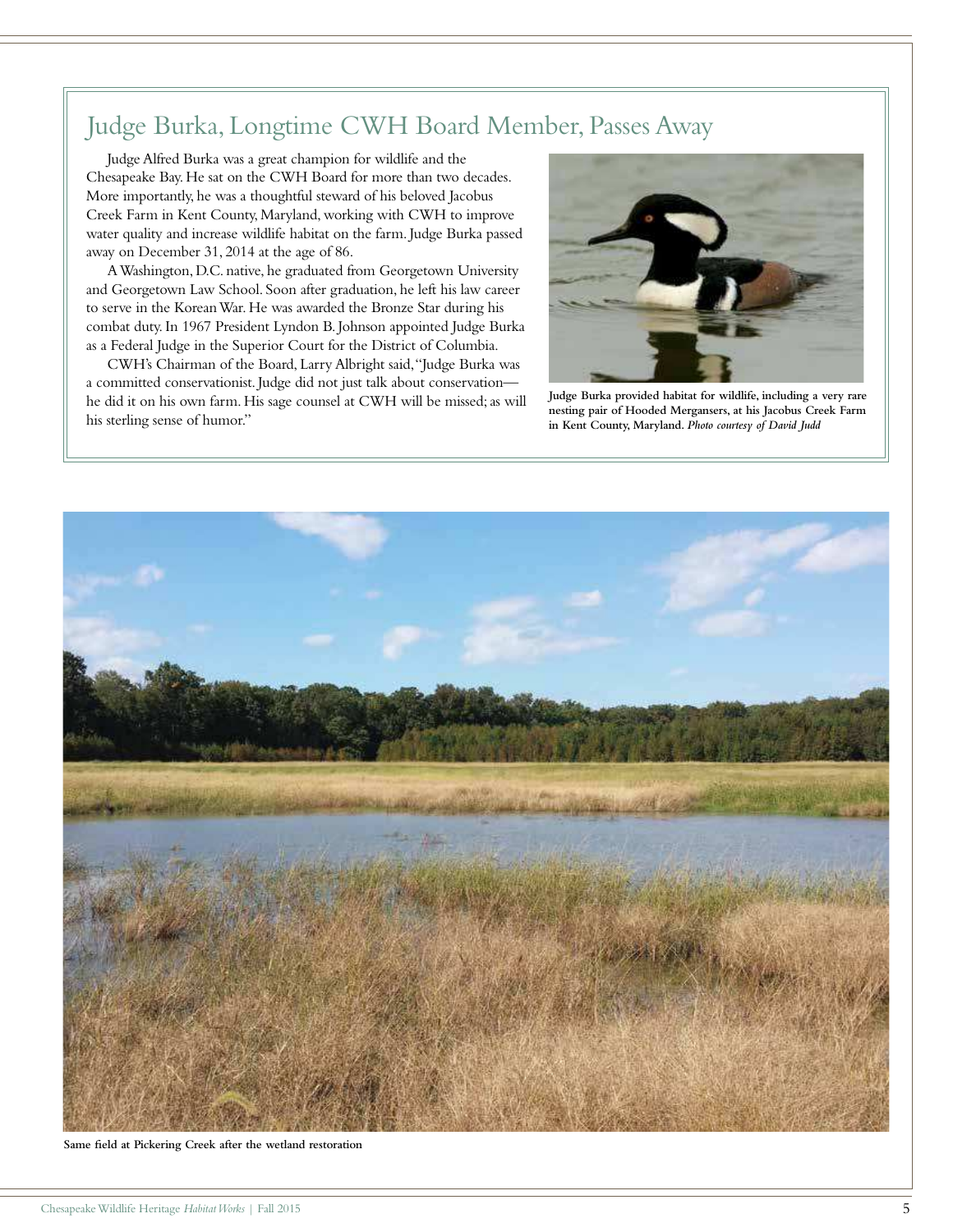# Agriculture is Biggest Polluter of Mid-Shore Rivers According to USGS

*by Chris Pupke*



**CWH helps reduce nutrient pollution by loaning our nutriplacer to Crop Production Services in Centreville, Maryland. CPS uses the nutriplacer to carefully inject fertilizers below the surface of the ground—a technique that can significantly reduce fertilizer run-off into local ditches, streams, creeks and rivers.**

Superior of nutries of the biggest source of nutries in the pollution fouling the rivers in the Middle Shore Region of Marylar (Chester, Corsica, Wye, Tred Avon and y far the biggest source of nutrient pollution fouling the rivers in the Mid-Shore Region of Maryland Choptank rivers) is agriculture. This is the conclusion of a major study by the U.S. Geological Survey released in May 2015.

Nutrient pollution is one of the prime causes of the degraded health of the waters of the Chesapeake Bay and its tributaries. Excess nutrients (nitrogen and phosphorus) create dead zones in the waters of the Chesapeake—causing great damage to wildlife in the Bay.

Agriculture is responsible for more than 80% of the nutrient pollution in the Choptank River. It contributes 87% of the nitrogen load and 95% of the phosphorus load in the Chester River. These rates are among the highest in the Nation the study noted.

Nutrient use grew significantly in the second half of the 20<sup>th</sup> Century. The USGS study notes that in 1950 less than 10,000,000 kilograms of nitrogen per year were applied in fertilizer while in 1980 that figured had exploded to 60,000,000 kilograms per year on the Delmarva

Peninsula. It is not a coincidence that this is the period of time when the Bay suffered its greatest decline.

Nutrient applications have exceeded crop needs for the past 30 years. The excessive use of fertilizer is not only creating dead zones in the Chesapeake Bay but is also costing farmers money. Fortunately, addressing agrelated pollution is the most cost-effective way to reduce nutrient pollution.

Chesapeake Wildlife Heritage has been working for the past three decades to address nutrient pollution from farming. By working with landowners and farmers we are helping improve water quality in the Chesapeake.

#### CWH has restored more than 1,800 acres of wetlands and planted 6,900 acres of riparian buffers.

The Smithsonian Environmental Research Center concluded that CWH's restored wetlands can filter as much as 70% of the nitrogen and 50% of the phosphorus pollution that enters them. According to the Maryland Department of Agriculture, each acre of buffers will prevent 120 pounds of nitrogen and 10 pounds of phosphorus from fouling the waters of the Chesapeake Bay annually.

Furthermore, we work with farmers to plant cover crops and use other innovative techniques that reduce nutrient pollution. Our partnership with Crop Production Services in Centreville, Maryland makes CWH's nutriplacer available for area farmers to use in their farming operation. The nutriplacer is a specialized piece of farm equipment that helps farmers reduce nutrient runoff by carefully placing the fertilizer under the surface where it is less likely to run off and into the Bay.

The problem of farm pollution is not unique to the Eastern Shore. If we fail to address nutrient pollution from farm runoff, we will fail to restore the Chesapeake Bay.

A link to the USGS study (*Understanding Nutrients in the Chesapeake Bay Watershed and Implications for Management and Restoration of the Eastern Shore* by Scott W. Ator and Judith M. Denver) can be found on CWH's website.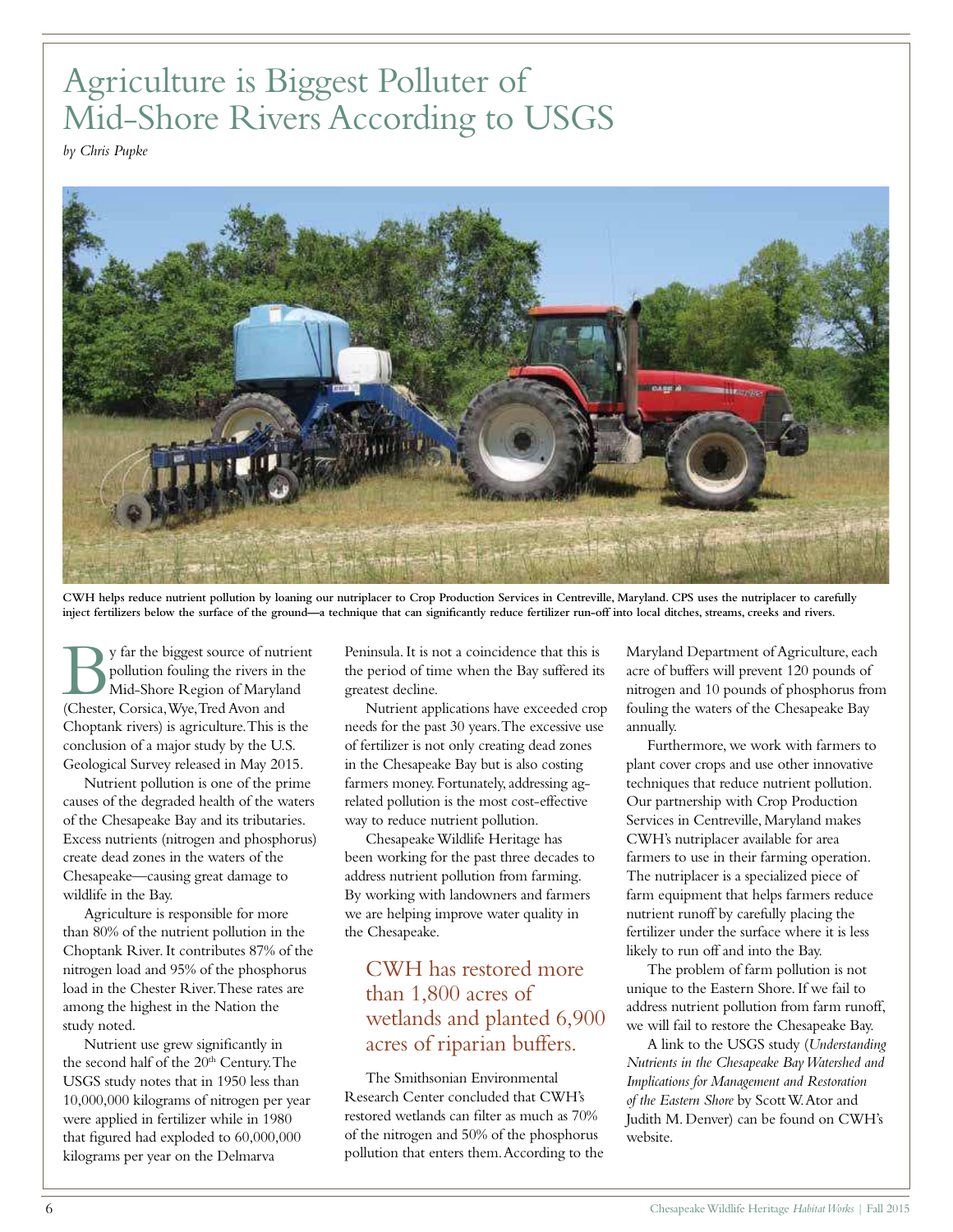# CWH's Partnership with the Wildlife Foundation of Virginia Continues to Increase Wildlife Habitat at Fulfillment Farms

*by Austin Jamison, CWH Blue Ridge Division*

 $\begin{tabular}{l} Since 2007, CWH has partnered wi  
the Wildlife Foundation of Virginia  
to restore habitat for wildlife at  
their Fulliment Farms. The first habitat$ ince 2007, CWH has partnered with the Wildlife Foundation of Virginia to restore habitat for wildlife at restoration project was the creation of a 45-acre native, warm-season grass meadow that was completed with assistance from the USDA's Conservation Reserve Enhancement Program. Four years later, in 2011, CWH restored a 6-acre, shallow emergent wetland in a heavily ditched and drained floodplain field along Ballinger Creek, a tributary of the James River.

Now CWH and WFV are back at it again, restoring another 5.5 acres of shallow emergent wetlands immediately adjacent to the previous wetland project. The slope of the field had precluded restoring hydrology to the whole field with one impoundment, so only the bottom half of the field was restored in 2011. But ditching, artificial drainage, and seasonally wet soils extended

up throughout the length of the field, offering the opportunity to restore another wetland in the same field.

The process is similar to the way CWH designs and builds most wetlands. A field soil investigation confirms the presence of poorly drained and hydric soils. A topographic survey of the field is then conducted to determine potential water depths, feasibility of restoration, and eventually a design. That design is used to create a project budget and to secure the appropriate permits. Funding for the project was received from Luck Companies Foundation and the Virginia Department of Game and Inland Fisheries Migratory Waterfowl Stamp Grant Program—the main supporter of the 2011 project.

The wetland will be fitted with a water control structure to allow seasonal waterlevel manipulations. Drawing the water level down slowly in the spring exposes mudflat areas to shorebirds and insects and allows

for the germination of annual plant species. The plants, along with the invertebrates that feed on them, will serve as a valuable food source for waterfowl in the fall when the impoundment slowly fills back up. Having the ability to draw down the water in the summer also allows for periodic mowing, discing and spot spraying to control woody and invasive plants and keep the wetland in an emergent, herbaceous state.

Excavation began this fall and should take about two weeks. By this winter, almost 12 acres of shallow water habitat will be available for migrating waterfowl in the area.

Fulfillment Farms is open to the public on a no-fee, permitted basis. The property enjoys visitation by birdwatchers, hikers, horseback riders and hunters. For more information on the WFV or Fulfillment Farms, visit their website vawildlife.org. For more information on wetland restoration, please contact CWH.



**CWH is restoring 5.5 acres of wetlands at Fulfillment Farms near Esmont, VA. The newly restored wetland is adjacent to a 6-acre wetland (above) restored by CWH in 2011.**